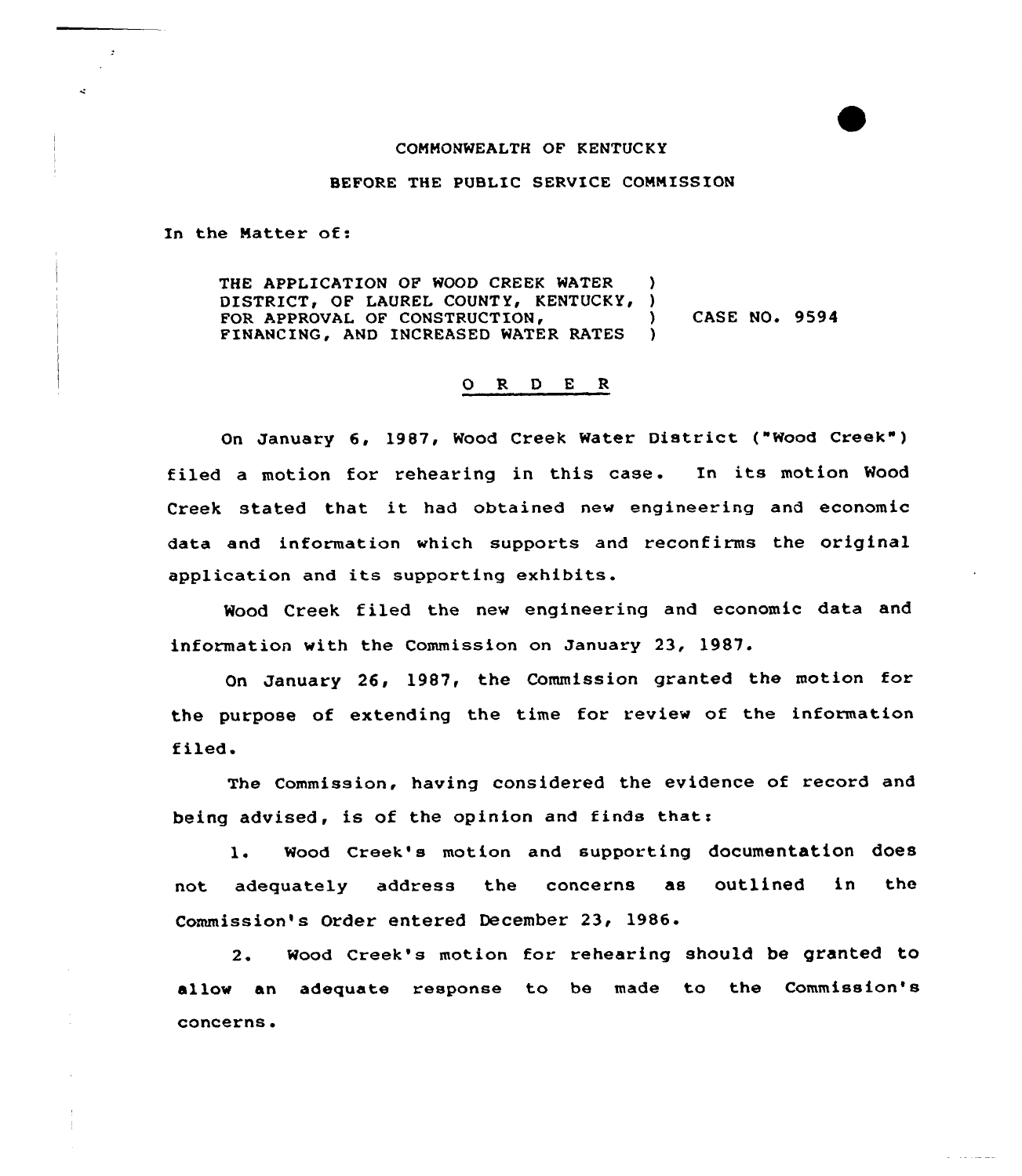3. Mood Creek should be prepared to offer testimony and written exhibits at the rehearing to respond to the Commission's concerns listed below:

a. Identify and quantify the existing water usage and the expected water usage on a county-wide basis. Also identify the specific location and water utility where this demand occurs and is expected to occur. This should also outline the adequacy of the existing water utilities to serve the present and expected future demands.

b. Identify and quantify any specific improvements necessary on a county-wide basis to satisfy the water usage as outlined in Item a. Also provide <sup>a</sup> breakdown cf the total cost of each of the improvements necessary by category, treatment, transmission and distribution, and by specific water utility involved.

c. Exhibit AA filed with the Commission January 23, 1987, mentions opposition by the U.S. Corps of Engineers and the U.b Forest Service when considering Laurel River Lake as a source of raw water. Provide written documentation of this opposition.

d. Identify possible alternatives and cost effective solutions to the improvements outlined in Item b.

e. In the initial filing the revenue burden was applied totally to the wholesale and higher usage rate increments. As a part of this reconsideration the reasonableness of the proposed rate design should be addressed. Cost justification

 $-2-$